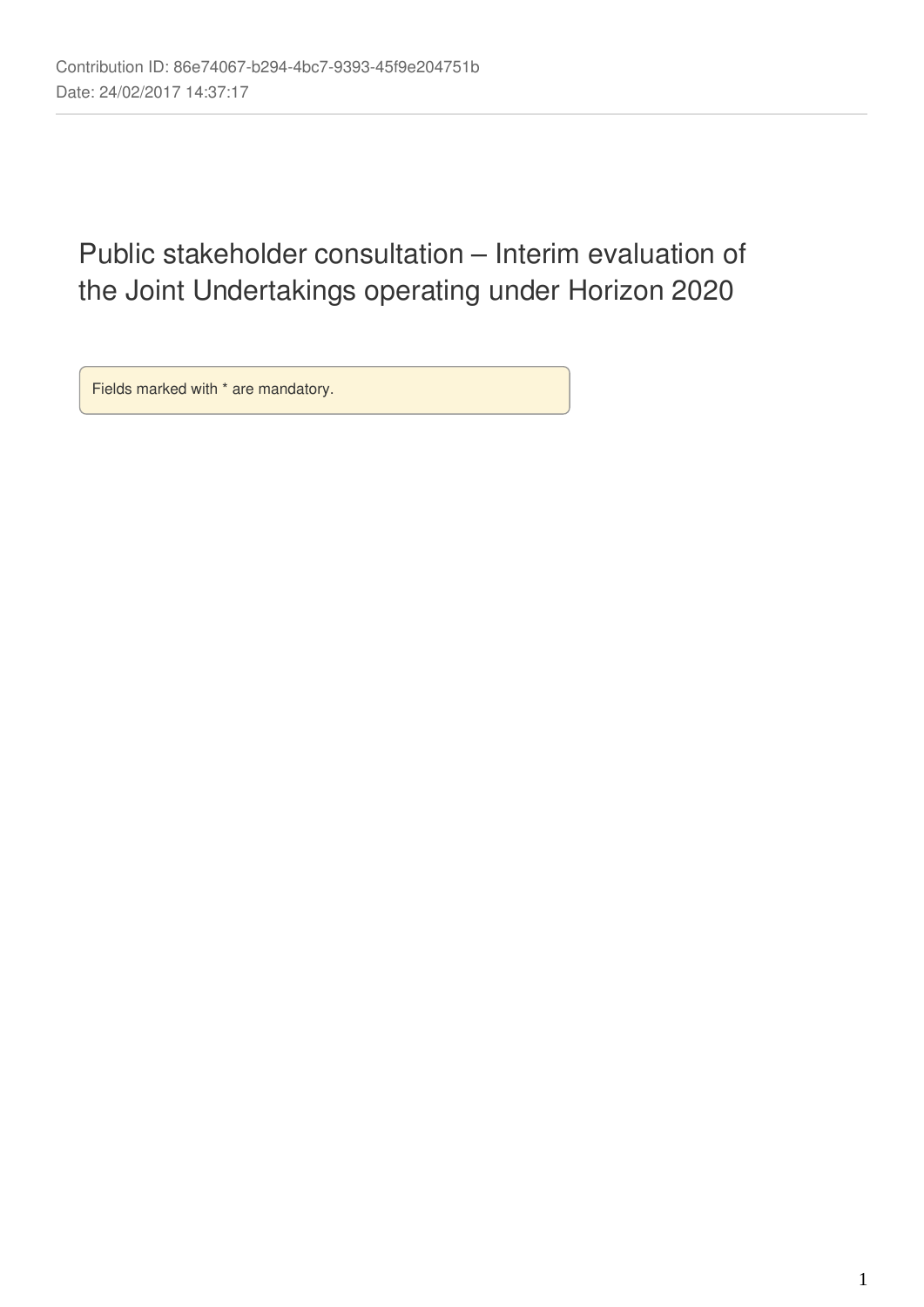This consultation aims to collect the views of the public about the implementation of the Joint Undertakings (JUs) under Horizon 2020 for the period 2014 to 2016. The outcome of this public consultation will provide input to the currently ongoing interim evaluation of the JUs, covering the same period. The results of the interim evaluation will be used as a basis to improve the performance of the JUs and will be communicated to the European Parliament and the Council, national authorities, the research community and other stakeholders.

This questionnaire consists of six parts and it will take around 20 minutes to respond.

# **A short introduction to Joint Technology Initiatives and Joint Undertakings**

The Joint Undertakings (JUs) are formalised public-private partnerships involving companies at the European level. The JUs were first set up in 2007 under the Seventh Framework Programme (referred to as 'FP7') in five strategic areas: aeronautics and air transport, health, fuel cell and hydrogen technologies, embedded computing systems and nanoelectronics. The JUs bring together industry, the research community, in some cases Member States, regulators and the EU to define and implement common research agendas and invest in large-scale multinational research activities. They are practical examples of the European Union's efforts towards strengthening its competitiveness through scientific excellence, industry led research, openness and innovation.

The European Commission, as a co-founding member, was responsible for setting up the JUs. Once they had built up their legal and financial framework and demonstrated their capacity to manage their own budgets, the JUs were granted autonomy. The control over JUs is shared and the Commission has its own members in the Governing Board of each JU.

Based on the experience acquired under FP7, a second generation of public and private partnerships was set up[1] by the European Commission under Horizon 2020, aiming to collectively pool more than €22 billion[2] of research and innovation investments. This includes [seven JUs,](http://ec.europa.eu/programmes/horizon2020/en/area/partnerships-industry-and-member-states) namely: Bio-based Industries (BBI), Clean Sky 2 (CS 2), Electronic Components and Systems for European Leadership (ECSEL), Fuel Cells and Hydrogen 2 (FCH 2), Innovative Medicines Initiative 2 (IMI 2), Single European Sky ATM Research (SESAR) and Shift2Rail, that organise their own research and innovation agenda[3] and award funding for projects on the basis of competitive calls.

[1] With the exception of SESAR JU for which the existing JU Regulation was extended.

[2] This amount represents the total investments under Art. 185 and Art. 187 initiatives under Horizon 2020.

[3] Exception is the SESAR JU the agenda of which is set by the Member States, various Air Traffic Management (ATM) stakeholders and the members of the PPP in the framework of the European ATM Master Plan.

# A. Information about you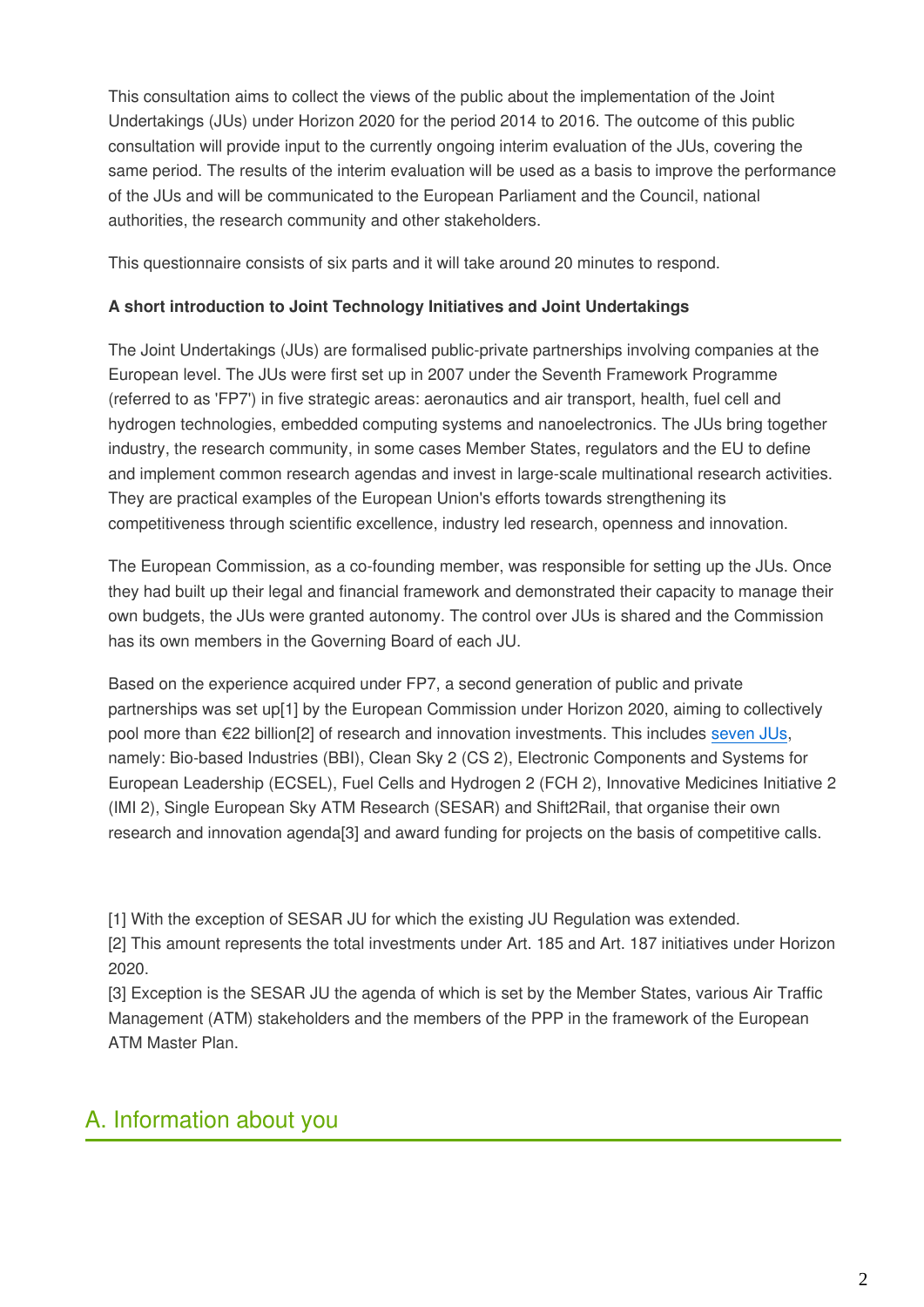**\*** A.1. In which capacity are you responding to this consultation?

- As an individual in my personal capacity
- In my professional capacity or on behalf of an organisation

A.1.1. Please enter your professional details

#### **\***First name:

Paul

### **\***Last name:

De Raeve

## **\***Professional email address:

efn@efn.be

# **\***Name of the organisation:

```
European Federation Of Nurses Associations (EFN)
```
#### **\***Postal address of the organisation:

Clos Du Parnasse 11a B-1050 Brussels

- A.1.2. Is your organisation included in the Transparency Register?
	- **O** YES
	- $\odot$  NO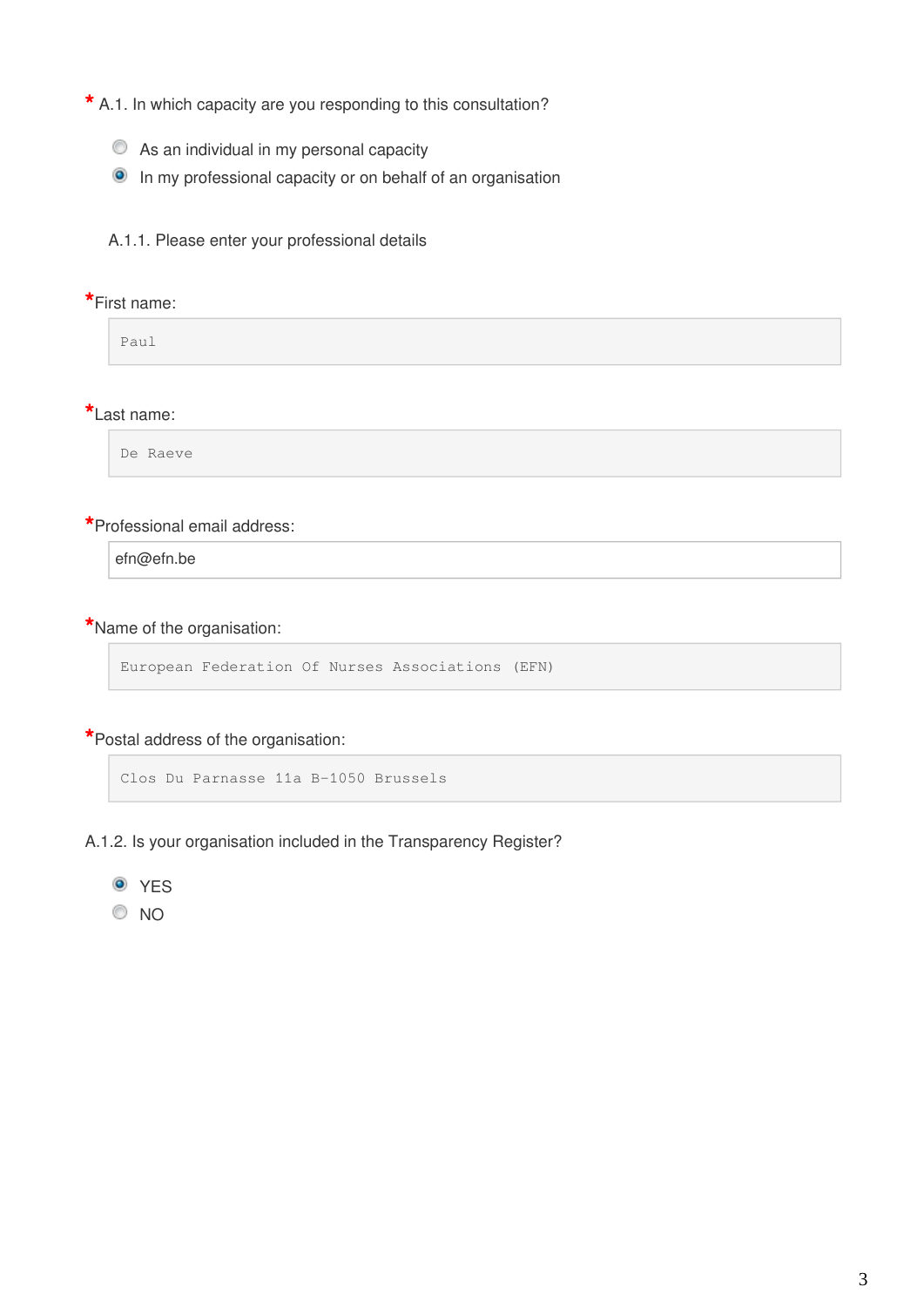# **\*** A.2. My contribution,

*Note that whatever option chosen, your answers may be subject to a request for public access to documents under Regulation (EC)No 1049/2001*

- **<sup>o</sup>** can be published with my personal information (I consent to the publication of all information in my contribution in whole or in part including my name or my organisation's name, and I declare that nothing within my response is unlawful or would infringe the rights of any third party in a manner that would prevent publication)
- **can be published provided that I remain anonymous** (I consent to the publication of any information in my contribution in whole or in part (which may include quotes or opinions I express) provided that it is done anonymously. I declare that nothing within my response if unlawful or would infringe the rights of any third party in a manner that would prevent the publication)

| Austria   | ۱ | Belgium                   |   | <b>Bulgaria</b>         |   | Croatia                                  |
|-----------|---|---------------------------|---|-------------------------|---|------------------------------------------|
| Cyprus    | C | <b>Czech Republic</b>     |   | Denmark                 |   | Estonia                                  |
| Finland   | O | France                    | C | Germany                 |   | Greece                                   |
| Hungary   | C | Ireland                   | C | Italy                   |   | Latvia                                   |
| Lithuania |   | Luxembourg                |   | Malta                   |   | <b>Netherlands</b>                       |
| Poland    |   | Portugal                  |   | <b>Romania</b>          |   | Slovak Republic                          |
| Slovenia  |   | Spain                     | O | Sweden                  |   | <b>United Kingdom</b>                    |
| Albania   | O | Bosnia and<br>Herzegovina | O | Faroe<br><b>Islands</b> | C | Former Yogoslav Republic<br>of Macedonia |
| Georgia   |   | Iceland                   |   | Israel                  |   | Moldova                                  |
| Monteneg  | C | Norway                    | O | Serbia                  |   | Switzerland                              |
| ro        |   |                           |   |                         |   |                                          |
| Tunisia   |   | Turkey                    |   | Ukraine                 |   | Other                                    |

**\*** A.3. Please enter the country where your organisation is currently based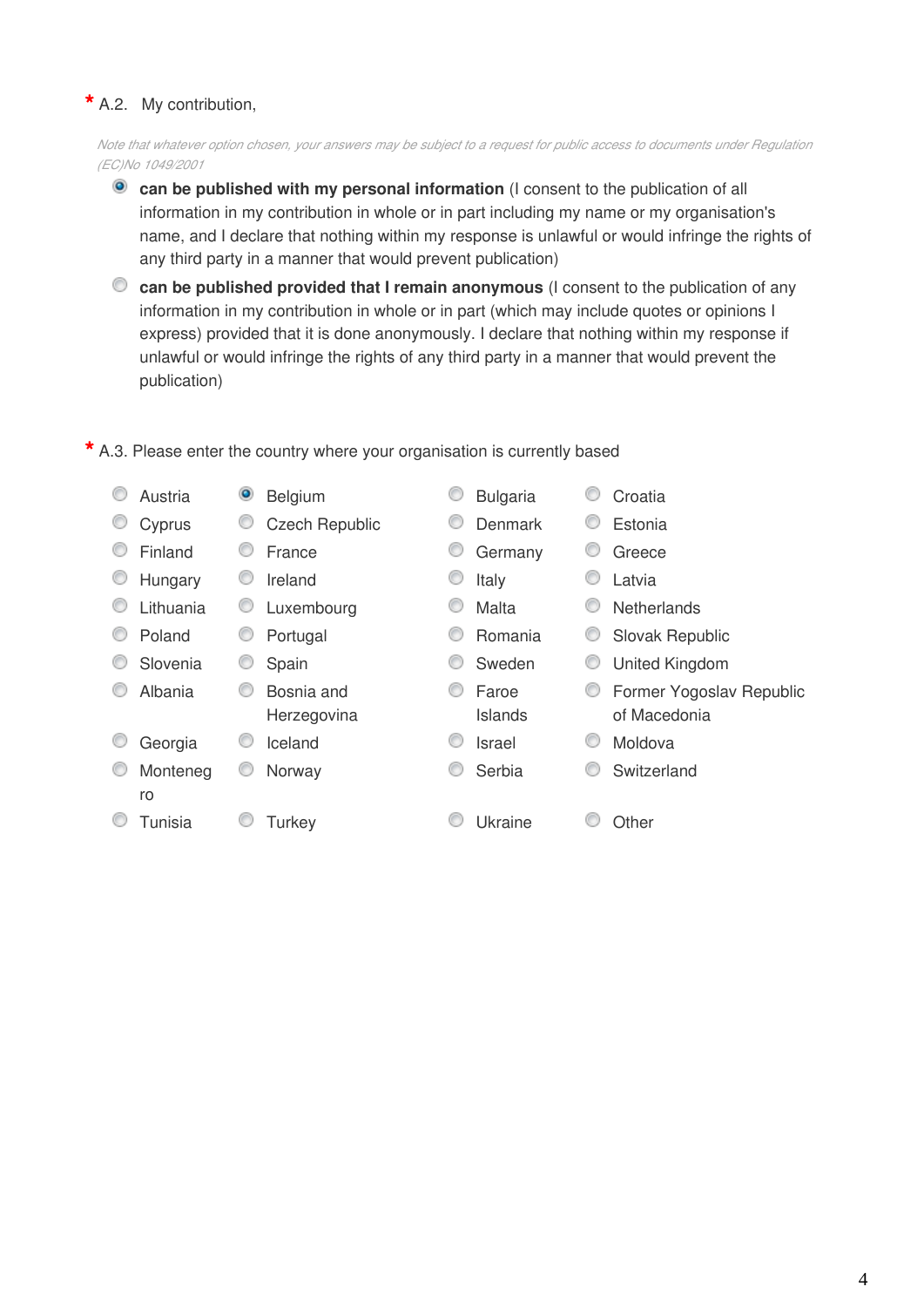# A.4. For which Joint Undertaking would you like to provide your views:

*(you may provide your views for more than one JU)*

|                        | Choice |
|------------------------|--------|
| <b>BBI</b>             |        |
| CS <sub>2</sub>        |        |
| <b>ECSEL</b>           |        |
| FCH <sub>2</sub>       |        |
| IM <sub>12</sub>       | ⊽      |
| <b>SESAR</b>           |        |
| Shift <sub>2Rail</sub> |        |

#### *between 1 and 7 answered rows*

# **The 'Innovative Medicines Initiative' Joint Undertaking**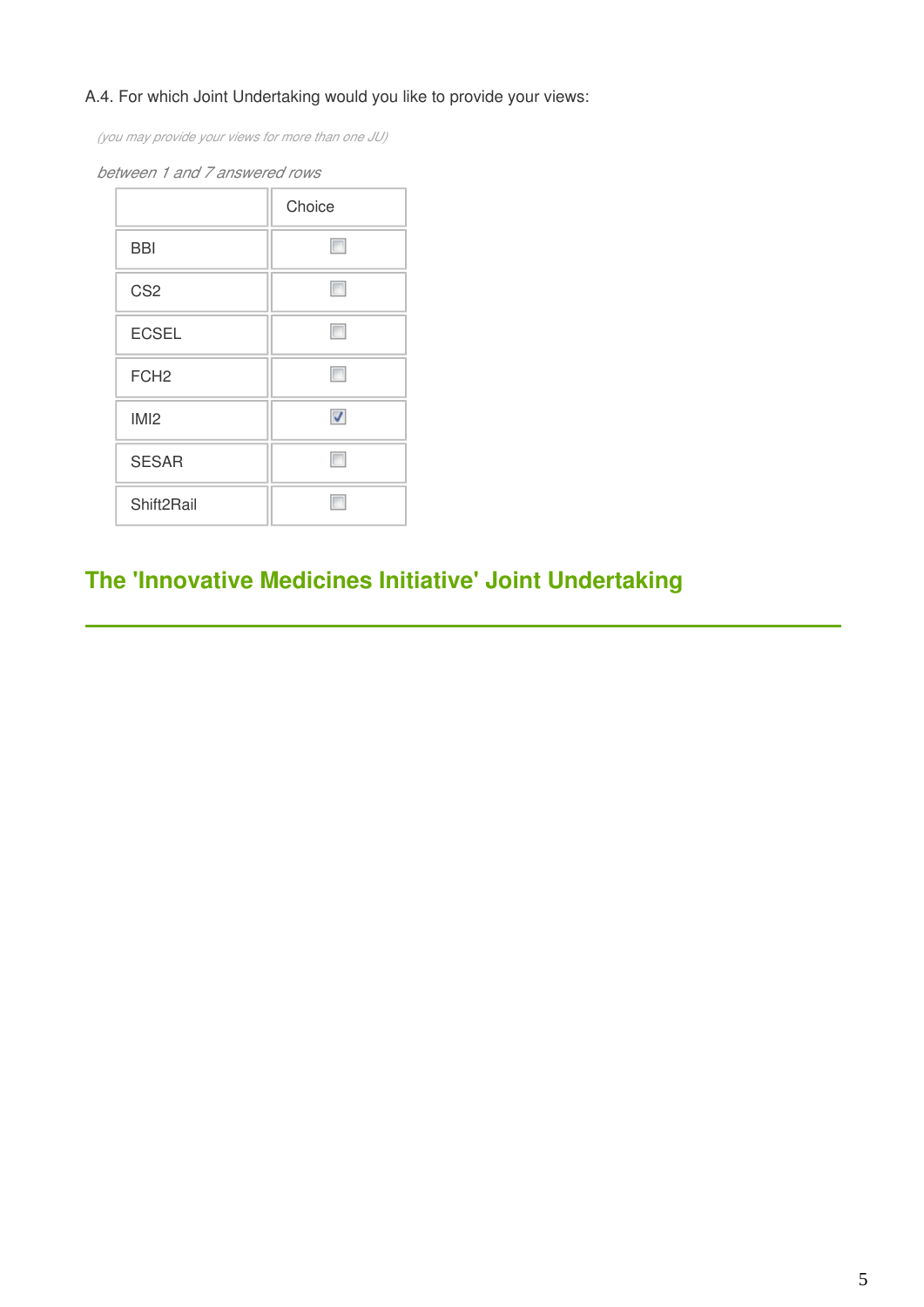## **Introduction to IMI JU and IMI2 JU**

The Innovative Medicines Initiative (IMI JU) under FP7 and its successor under Horizon 2020, IMI2 JU *(Council Regulation (EU) No 557/2014 of 6 May 2014 establishing the Innovative Medicines Initiative 2 Joint Undertaking)*, is Europe's largest public-private initiative aiming to speed up the development of better and safer medicines for patients. It is a Joint Undertaking between the European Union and the European Federation of Pharmaceutical Industries and Associations (EFPIA). It brings together companies, universities, public laboratories, innovative SMEs, patient groups and regulators in order to boost pharmaceutical innovation in Europe. IMI2 JU has specifically the objective of significantly improving the efficiency and effectiveness of the drug development process with the long-term aim that the pharmaceutical sector produces more effective and safer innovative medicines.

IMI2 JU covers all areas of life science research and innovation of public health interest, as identified by the World Health Organisation report on ["Priority Medicines for Europe and the World"](http://www.who.int/medicines/areas/priority_medicines/MasterDocJune28_FINAL_Web.pdf) which has been updated in 2013. The initiative should constantly seek to involve a broader range of partners from pharmaceuticals to sectors such as biomedical imaging, medical information technology, diagnostics and animal health industries.

[IMI2 JU](https://www.imi.europa.eu/) will run from 2014 to the end of 2024 and it will have a total budget of up to €3.276 billion, split as follows:

- Up to € 1.425 billion from the EU's Horizon 2020 programme, to match at least 1.425 billion from EFPIA and its constituent or affiliated entities
- $\bullet$  Up to €213 million from the EU's Horizon 2020 programme, to match up to €213 million from other organisations that decide to join IMI2 as Associated Partners

# **\*** A.5. What type of organisation do you represent?

*Please select one of the following:*

- Not applicable *(I respond as an individual in my personal capacity)*
- Private for profit organisation, excluding education (PRC)
- **Member State administration**
- **C** Regional/local administration
- Non-governmental organisation (NGO)
- **C** Research organisation
- C Academia
- O Other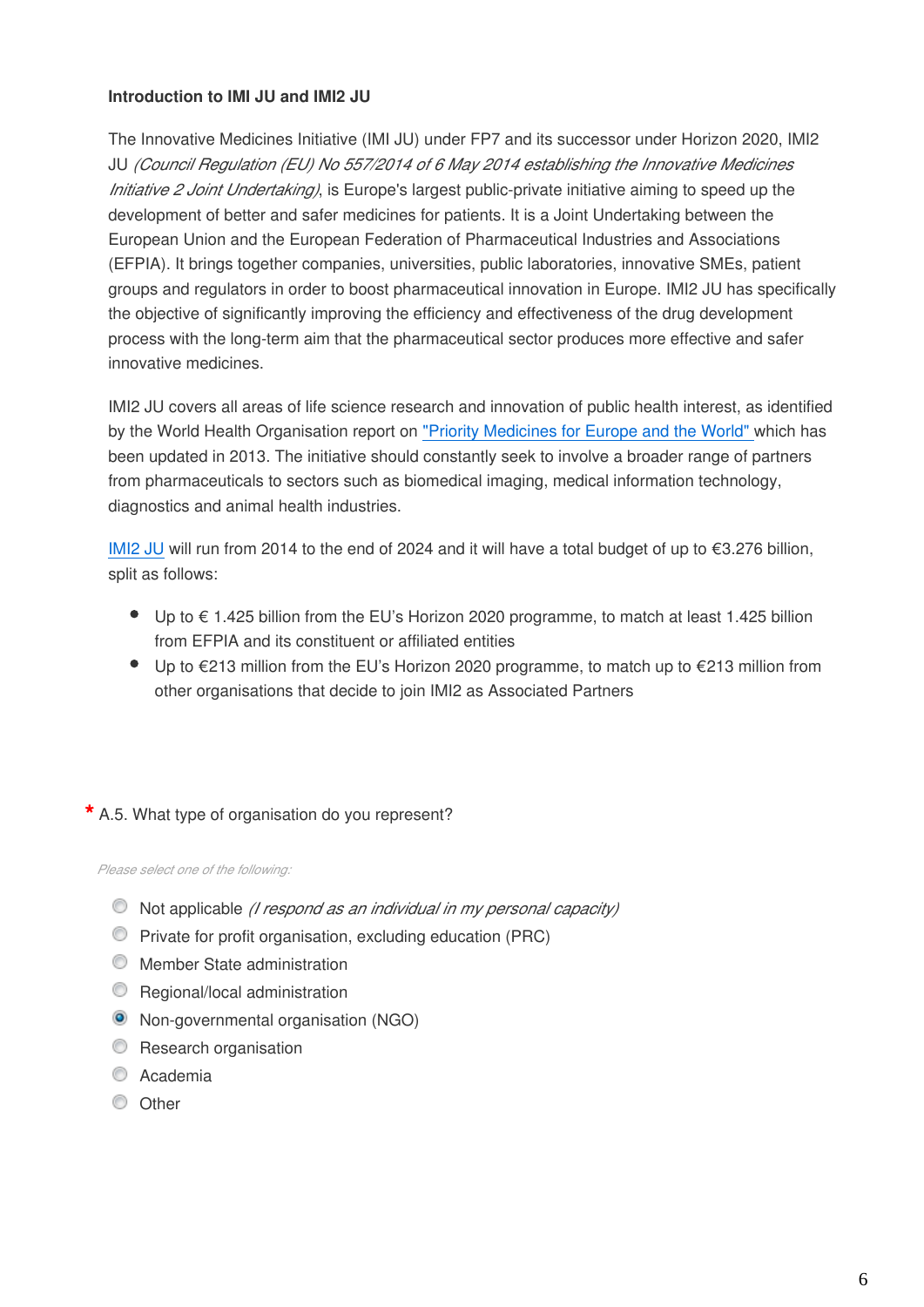**\*** A.7. Are you familiar with the objectives and activities of the Innovative Medicines Initiative Joint Undertaking (IMI2 JU)?

- Not at all familiar
- Slightly familiar
- **Moderately familiar**
- **O** Very familiar

**\*** A.8. Have you applied for funding from the IMI2 JU?

- **O**YES
- <sup>O</sup>NO
- **\*** A.9. Are you directly involved with the IMI2 JU?
	- **O**YES
	- $\odot$  NO

## **B. European added value**

- B.1. In your view, could the pharmaceutical industries along with other possible actors at national level but without the involvement of the EU, be able to overcome the barriers which hinder innovation and drive up costs in the life science sector?
	- Strongly disagree
	- <sup>O</sup> Disagree
	- C Agree
	- Strongly agree
	- $\circledcirc$  No opinion

B.2. Do you agree with the EU cooperating with industry in the context of a public-private partnership so that the life science research brings better results to the patients and the market in Europe?

- Strongly disagree
- **O** Disagree
- **Agree**
- Strongly agree
- C No opinion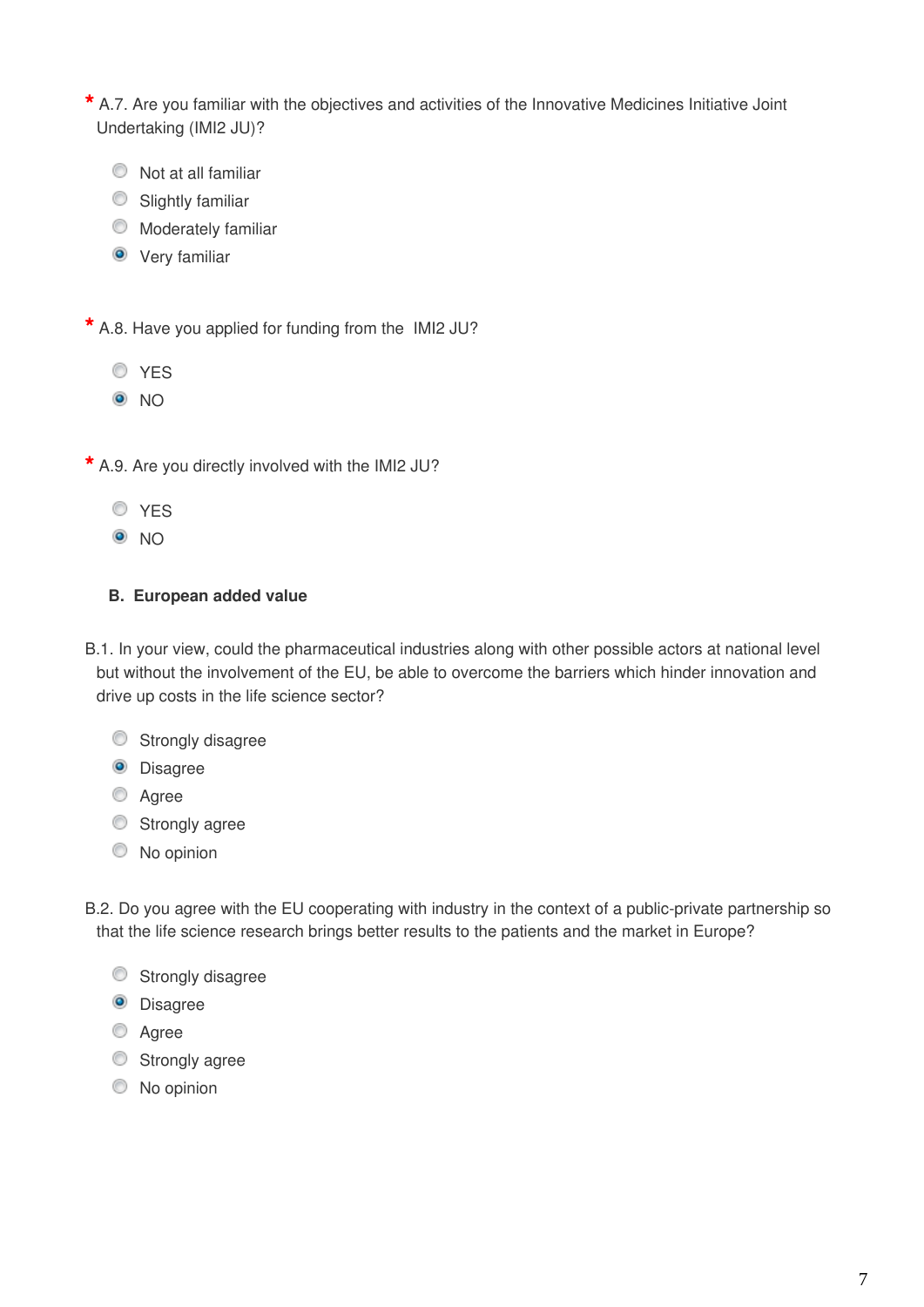- B.5. "Leverage effect" is defined as the ratio between the total contributions provided by the members of the JU other than the EU and the EU contribution. The Council Regulation establishing IMI2 JU sets out the minimum leverage effect throughout its lifespan to 1 (i.e. for each euro of public money the EU contributes, the industrial partners have to contribute at least with €1). Please note that EFPIA itself, EFPIA companies and IMI2 JU Associated Partners do not receive any EU funding for participating in IMI2 JU projects. EU funding goes to Universities, SMEs, mid-sized companies, patient groups, etc. The current minimum leverage effect foreseen of 1 is:
	- Too low
	- C Realistic
	- $\bullet$  Too high
	- $\circledcirc$  No opinion

#### B.5.1. In your opinion what would be the satisfactory leverage effect, and why?

#### *600 character(s) maximum*

Having one leverage is unrealistic. Universities, SMEs, mid-sized companies and patients groups or other NGOs have completely different budgets which need to be taken into account when deciding for the leverage. While 50-50 contribution might work profit-driven actors like companies, this is completely unrealistic for representatives of civil society.

B.6. Do you consider that IMI2 JU contributes to economic growth and job creation in the EU?

- **Strongly disagree**
- **Disagree**
- C Agree
- **Strongly agree**
- $\circledcirc$  No opinion

#### B.6.1. Please use this space to provide a reason for your opinion

*600 character(s) maximum*

#### **C. Openness - Transparency**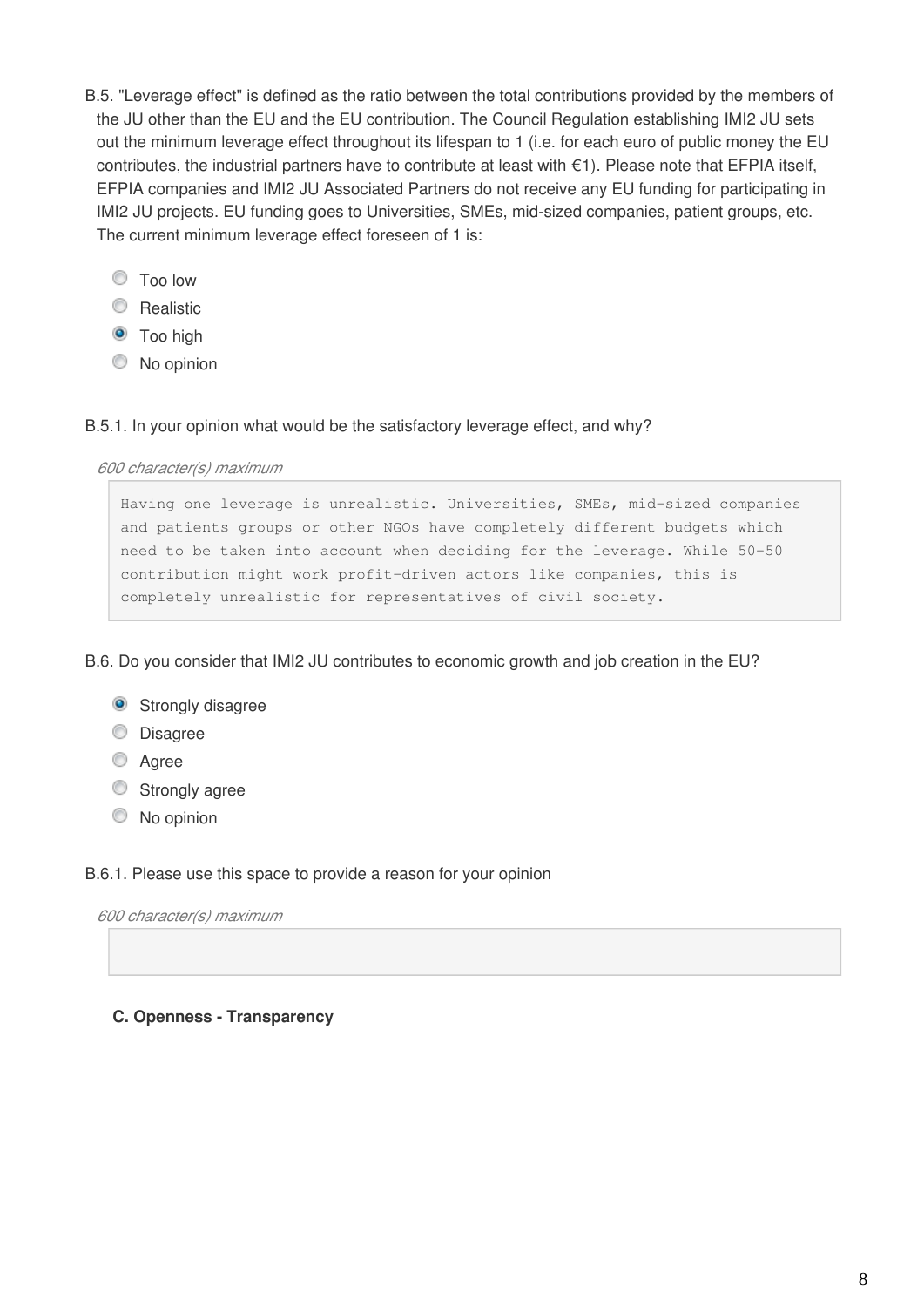# C.1. Do you consider that the IMI2 JU website provides the general public and potential new members and participants with easy access to information?

*Please provide your views on the following aspects:*

*a: Strongly disagree b: Disagree c: Agree d: Strongly agree e: No opinion*

|                                                                                                                                                                                                                     | а         | b | $\mathsf{C}$ | d | е |
|---------------------------------------------------------------------------------------------------------------------------------------------------------------------------------------------------------------------|-----------|---|--------------|---|---|
| C.1.1. The IMI2 JU<br>website provides easy and<br>effective access to<br>information to the public                                                                                                                 | ۰         |   |              |   |   |
| C.1.2. The IMI2 JU<br>website provides easily<br>accessible and sufficient<br>information about its<br>funded projects                                                                                              | ۰         | ∩ |              |   |   |
| C.1.3. The IMI2 JU<br>website provides effective<br>access to information and<br>sufficient guidance to<br>interested organisations<br>facilitating their<br>participation in proposals                             | $\bullet$ | ∩ | ∩            |   |   |
| C.1.4. The IMI2 JU<br>website provides effective<br>access to information and<br>sufficient guidance to<br>interested organisations in<br>order to facilitate them in<br>becoming Associated<br>Partners in IMI2 JU | $\bullet$ |   |              |   |   |
| C.1.5. The IMI2 JU<br>website provides easy and<br>effective access to<br>knowledge generated by<br>the projects funded under<br>this JU                                                                            | $\bullet$ |   |              |   |   |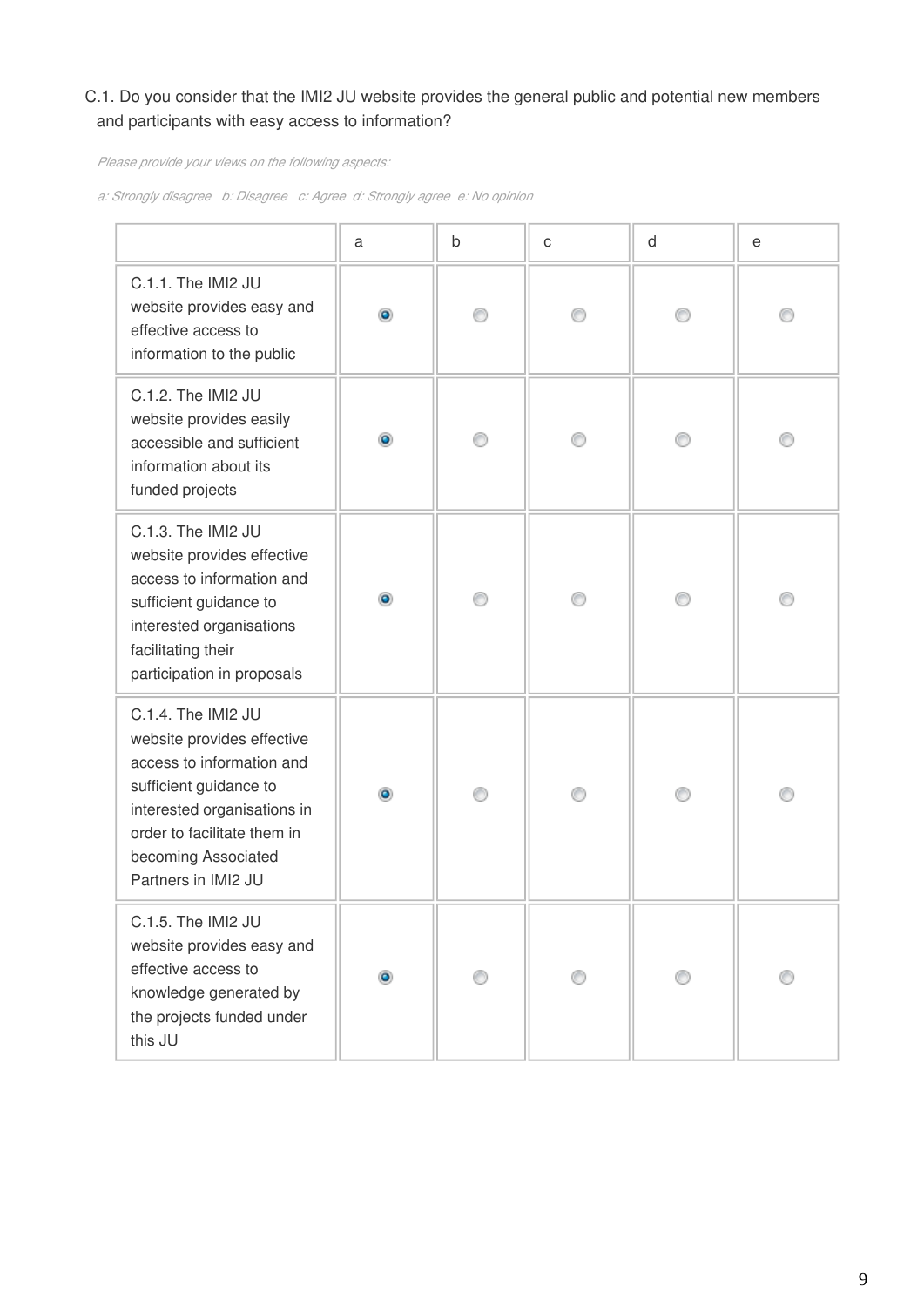C.2. Do you consider that the IMI2 JU encourages the participation of SMEs?

- Strongly disagree
- **Disagree**
- <sup>O</sup> Agree
- Strongly agree
- C No opinion

#### C.2.1. Please use this space to provide a reason for your opinion

*600 character(s) maximum*

```
SMEs and industrial actors are very much involved in the process, but it is 
necessary to equally include civil society and especially users of the final 
products designed (healthcare professionals and patients).
```
C.3. Do you consider that the process for engaging with Associated Partners of IMI2 JU is sufficiently open, non-discriminatory and competitive?

- **Strongly disagree**
- **Disagree**
- <sup>O</sup> Agree
- Strongly agree
- $\circledcirc$  No opinion

C.4. Do you consider that the [current way](http://www.imi.europa.eu/content/how-imi-works) of defining topics for the calls of proposals is open and inclusive?

- **Strongly disagree**
- **Disagree**
- <sup>O</sup> Agree
- Strongly agree
- $\circledcirc$  No opinion

C.4.1. Please use this space to provide a reason for your opinion

*600 character(s) maximum*

#### **D. Relevance – Coherence - Effectiveness**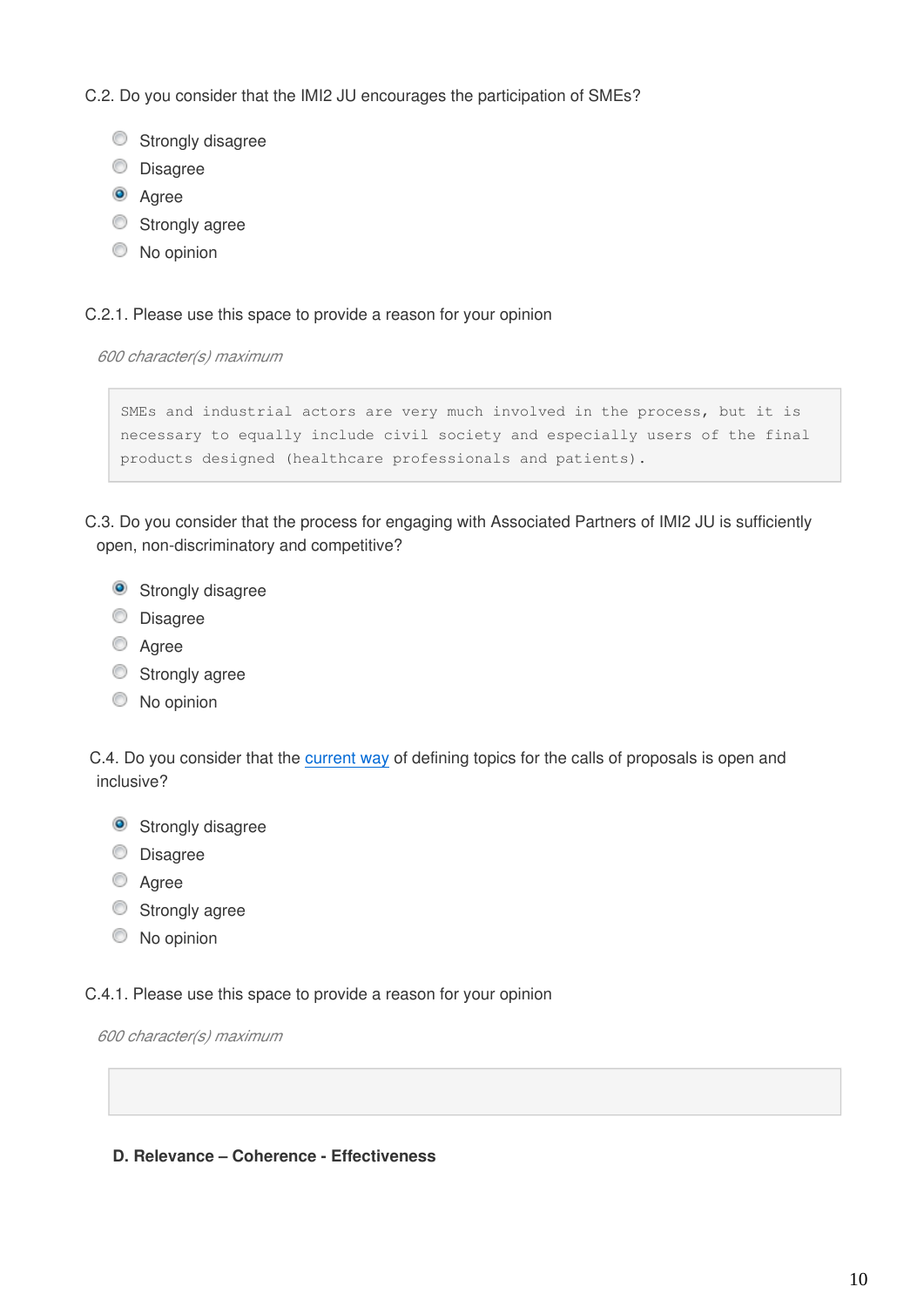**\*** D.1. The scientific priorities addressed by the IMI2 JU are set in the [Strategic Research Agenda \(SRA\)](http://www.imi.europa.eu/content/research-agenda) and are aligned with the 2013 update of the World Health Organisation's ["Priority Medicines for Europe](https://ec.europa.eu/eusurvey/www.who.int/medicines/areas/priority_medicines/MasterDocJune28_FINAL_Web.pdf)  [and the World"](https://ec.europa.eu/eusurvey/www.who.int/medicines/areas/priority_medicines/MasterDocJune28_FINAL_Web.pdf) report.

Do you think that this framework is the most appropriate for defining the Scientific Research Agenda followed by the IMI2 JU?

- Strongly disagree
- **Disagree**
- <sup>O</sup> Agree
- Strongly agree
- $\circledcirc$  No opinion
- D.2. Do you consider other research and innovation areas not mentioned in the SRA as important to be addressed?
	- <sup>O</sup> YES
	- <sup>O</sup>NO
- D.2.1. Please use this space to write your ideas about other research and innovation areas not currently addressed

*600 character(s) maximum*

dementia, chronic conditions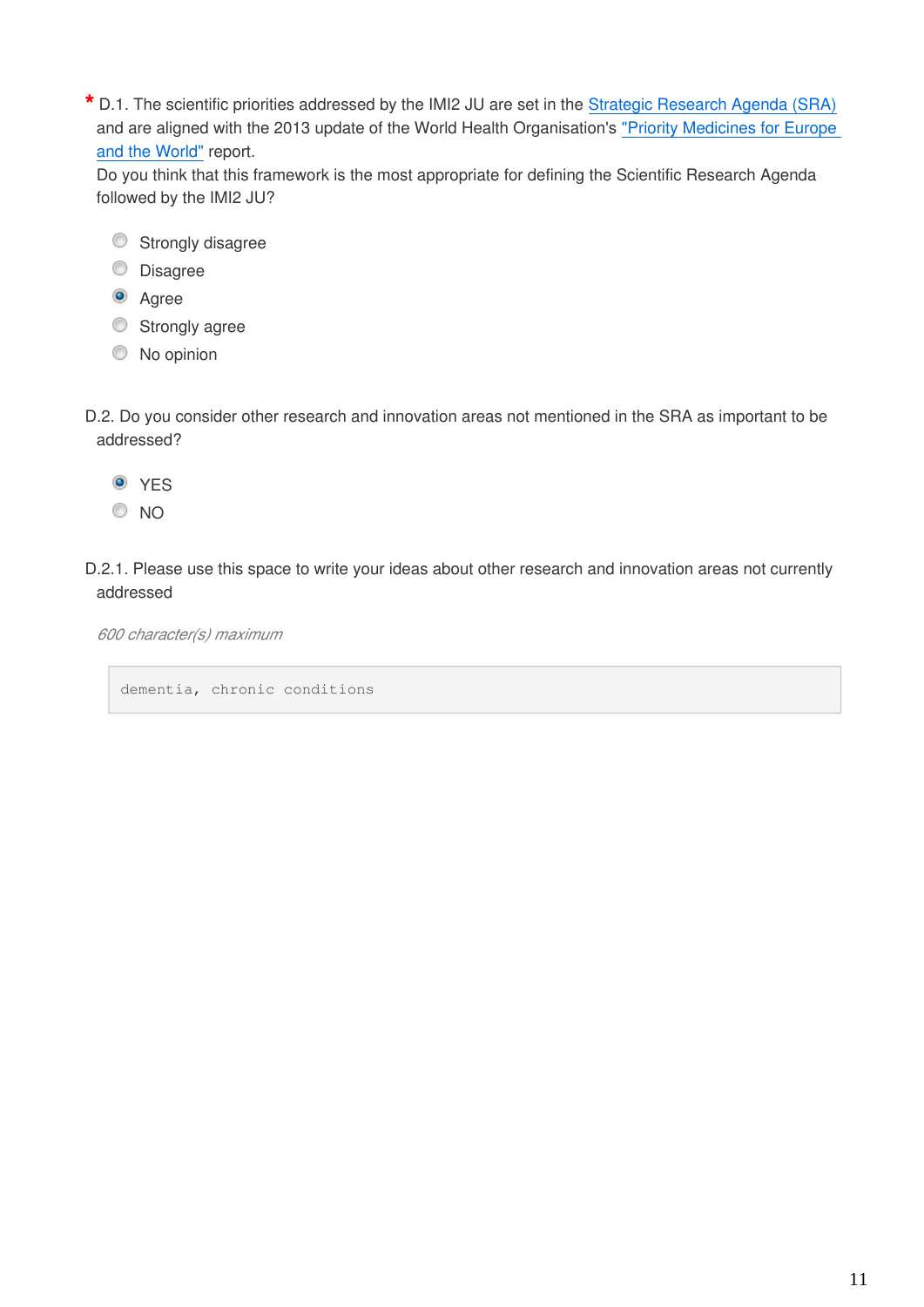# D.3. In your view how effective has IMI2 JU been in terms of:

*a: Not at all effective b: Somewhat effective c: Very effective d: No opinion*

|                                                                                                                                                                                                          | a              | b         | C         | d |
|----------------------------------------------------------------------------------------------------------------------------------------------------------------------------------------------------------|----------------|-----------|-----------|---|
| D.3.1. Supporting the<br>development and<br>implementation of pre-<br>competitive research and of<br>innovation activities of strategic<br>importance to the Unions in the<br>life science sector        | $\circledcirc$ |           |           |   |
| D.3.2. Increasing the success<br>rate in clinical trials of priority<br>medicines identified by the<br>World Health Organisation                                                                         |                |           |           |   |
| D.3.3. Reducing the time to<br>reach clinical proof of concept<br>in medicine                                                                                                                            |                | ۰         |           |   |
| D.3.4. Developing new<br>therapies for diseases for which<br>there is a high unmet need and<br>limited incentives to bring to<br>market (such as Alzheimer's<br>disease and antimicrobial<br>resistance) |                | ۰         |           |   |
| D.3.5. Developing diagnostic<br>and treatment biomarkers                                                                                                                                                 | ⋒              |           |           |   |
| D.3.6. Reducing the failure rate<br>of potential new vaccines                                                                                                                                            | O              | ⊙         | $\bullet$ | ⊙ |
| D.3.7. Improving the drug<br>development process                                                                                                                                                         | ⋒              | $\bullet$ | ∩         | ⋒ |
| D.3.8. Contributing to<br>personalised medicine                                                                                                                                                          | $\bullet$      | ∩         |           |   |

D.4.Should the JU undertake any other tasks in order to achieve the objectives set out in the Regulation?

- <sup>O</sup> YES
- $\circ$  NO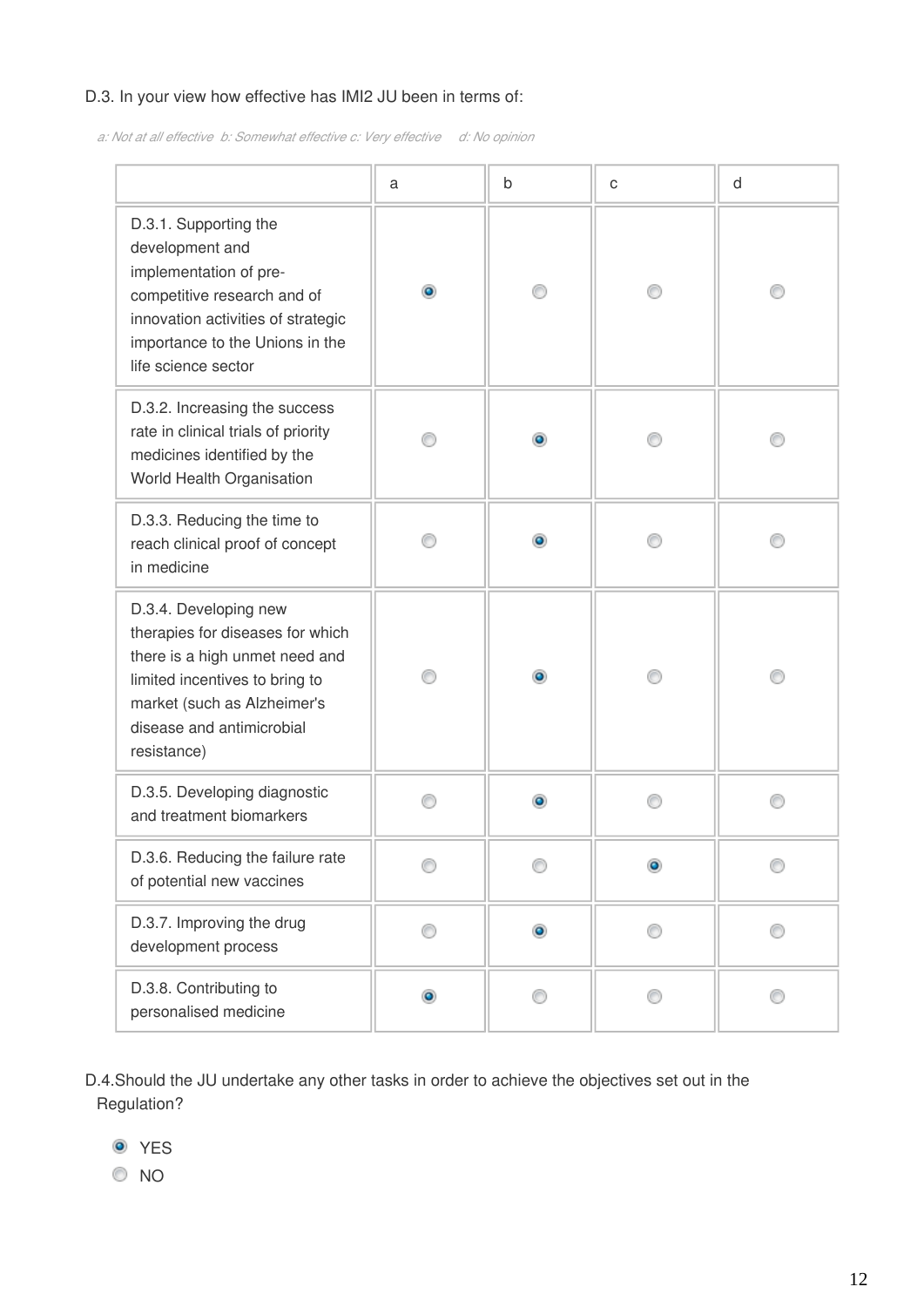D.4.1. Please use this space to write your ideas about other tasks that the JU should undertake

*600 character(s) maximum*

```
Involve relevant stakeholders like patient groups, healthcare professionals 
and civil society more in the process!
```
D.5. Do you think that the IMI2 JU can contribute towards improving the competitiveness and industrial leadership of Europe in the life science sector?

- $\bullet$  In the short term: over the next five years
- **In the medium term: over the next ten years**
- $\bullet$  In the long term: over the next twenty years
- $\circledcirc$  No opinion

D.5.1. Please use this space to provide a reason for your answer

*600 character(s) maximum*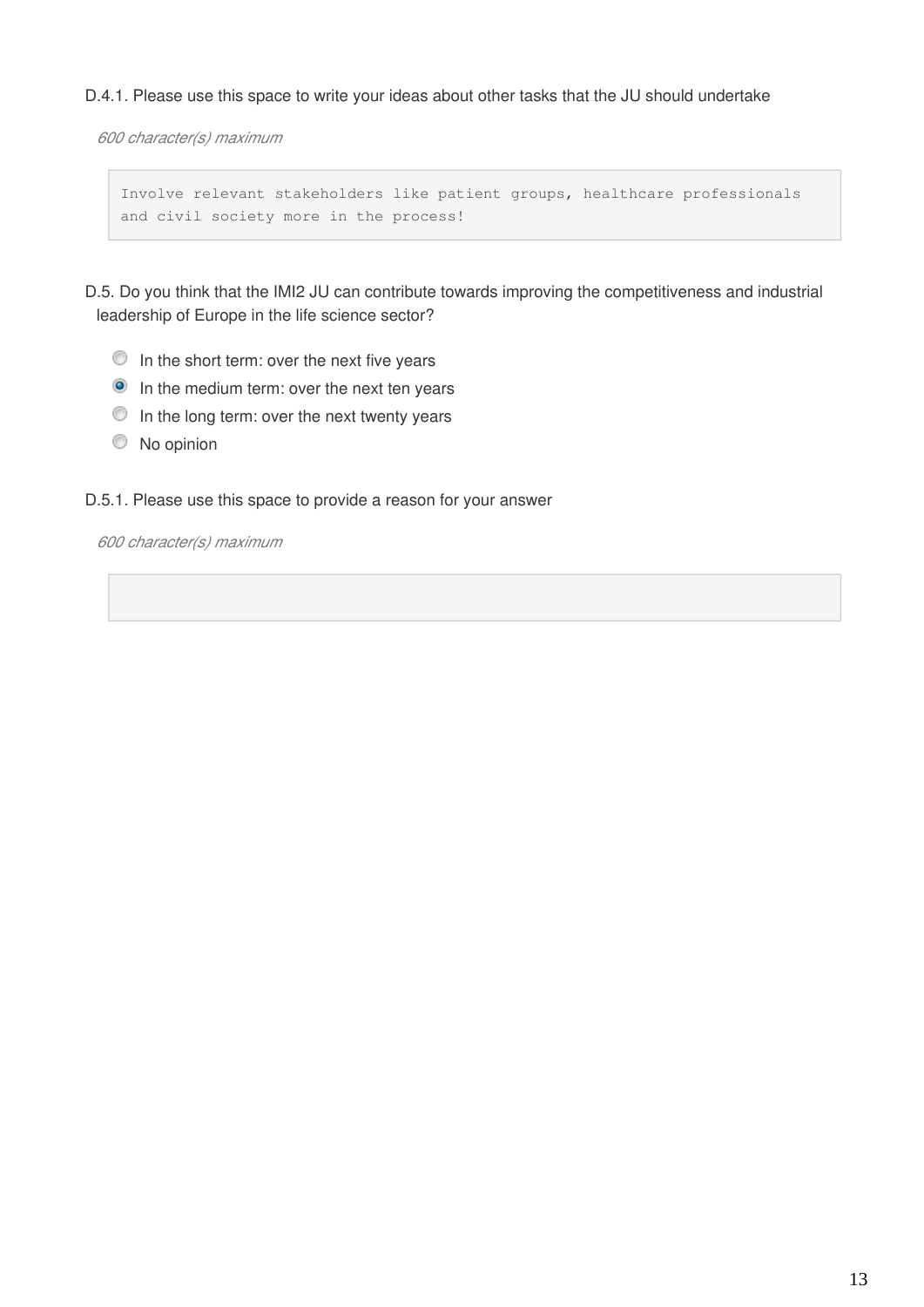# D.6. Which would you consider as major benefits of participating in an IMI2 JU project?

*a: Strongly disagree b: Disagree c: Agree d: Strongly agree e: No opinion*

|                                                                                                                                       | a | b | C | d              | е |
|---------------------------------------------------------------------------------------------------------------------------------------|---|---|---|----------------|---|
| *D.6.1. Direct financial<br>support for innovative<br>research and development                                                        | ⊙ | ∩ | ∩ | $\bullet$      | ∩ |
| *D.6.2. Greater visibility<br>across Europe for your<br>entity/Reputation                                                             | ⊙ | ⊙ | ⊙ | $\circledcirc$ |   |
| *D.6.1. Direct financial<br>support for innovative<br>research and development                                                        | ⊙ | ∩ | ∩ | $\bullet$      |   |
| *D.6.2. Greater visibility<br>across Europe/Reputation                                                                                | 0 | ∩ | ∩ | $\bullet$      | ∩ |
| *D.6.3. Greater<br>understanding of the drug<br>development process                                                                   | ∩ | ∩ | ⋒ | $\bullet$      |   |
| D.6.4. Enhanced access to<br>new markets, business<br>opportunities and funding<br>sources                                            | ⊙ | ∩ |   | $\bullet$      |   |
| D.6.5. Inclusion in open<br>innovation networks, with<br>direct contact to leading<br>researchers in universities<br>and the industry | ∩ | ∩ |   | $\circledcirc$ |   |

#### D.7. Please use this space to write about other benefits not mentioned above

*600 character(s) maximum*

Those benefits are only achieved if a balanced stakeholder group is engaged. If only industry and pharmaceutical companies are involved (which is the case now), none of them will be achieved.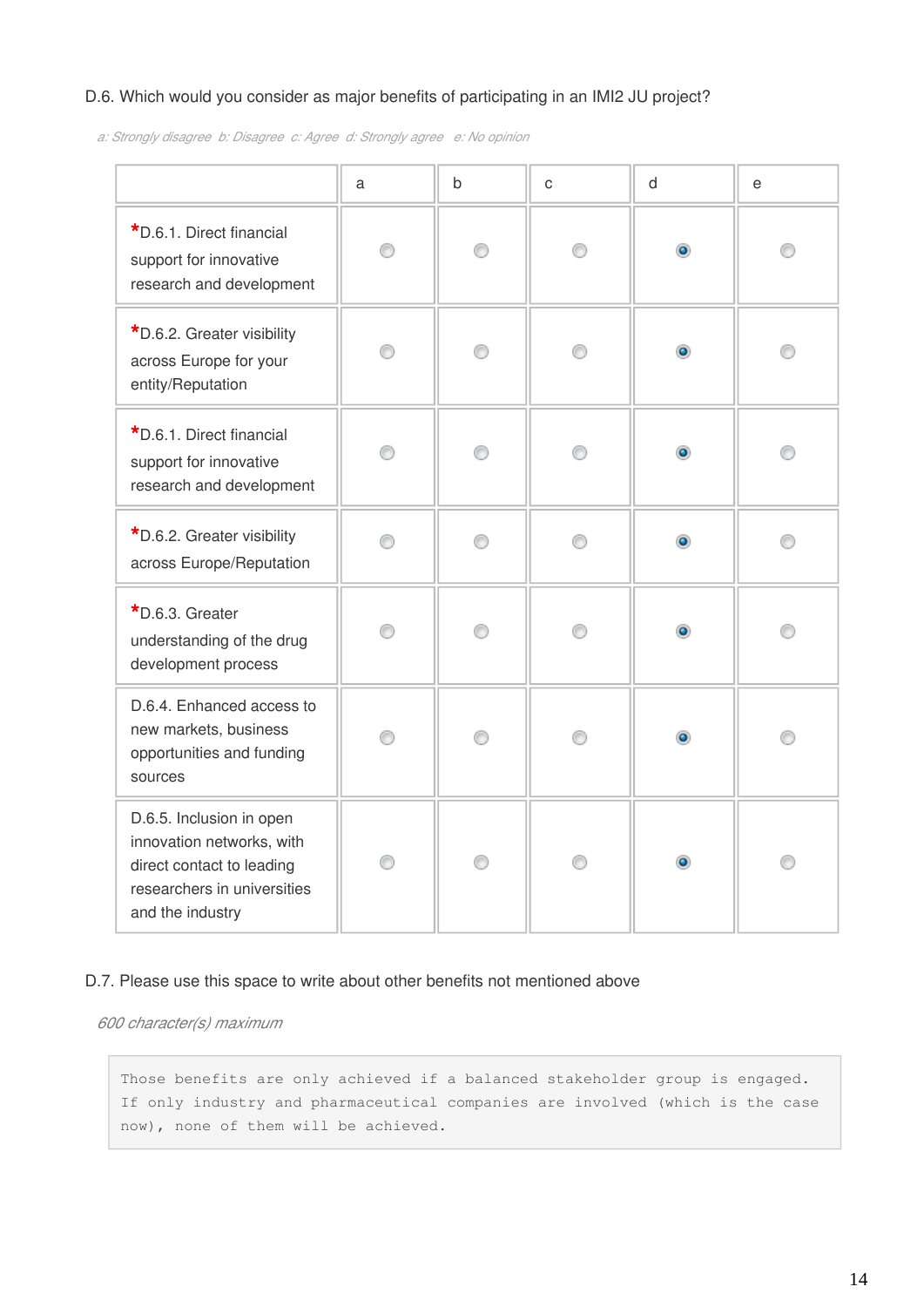D.8. Do you consider that IMI2 JU projects have resulted in specific scientific and/or technological successes?

**O**YES <sup>O</sup>NO

D.8.1. If yes, please use this space to write which ones you have specifically in mind

*600 character(s) maximum*

```
The voice of the end-users (patients and professionals) is lacking. It is 
impossible to have a substantial impact if this is missing!
```
D.9. To what extent are the activities of the IMI2 JU coherent with other activities of the Horizon 2020 programme?

- $\bullet$  Not at all coherent
- **Somewhat coherent**
- **Very coherent**
- $\circledcirc$  No opinion

D.9.1. Please use this space to justify your opinion

*600 character(s) maximum*

D.10. What is the relation of the IMI2 JU with other Union funding programmes and/or with similar international, national or intergovernmental programmes

- Complementarity
- **Synergies**
- <sup>O</sup> Potential overlaps
- $\bullet$  No opinion

D.10.1. Please use this space to justify your opinion

*600 character(s) maximum*